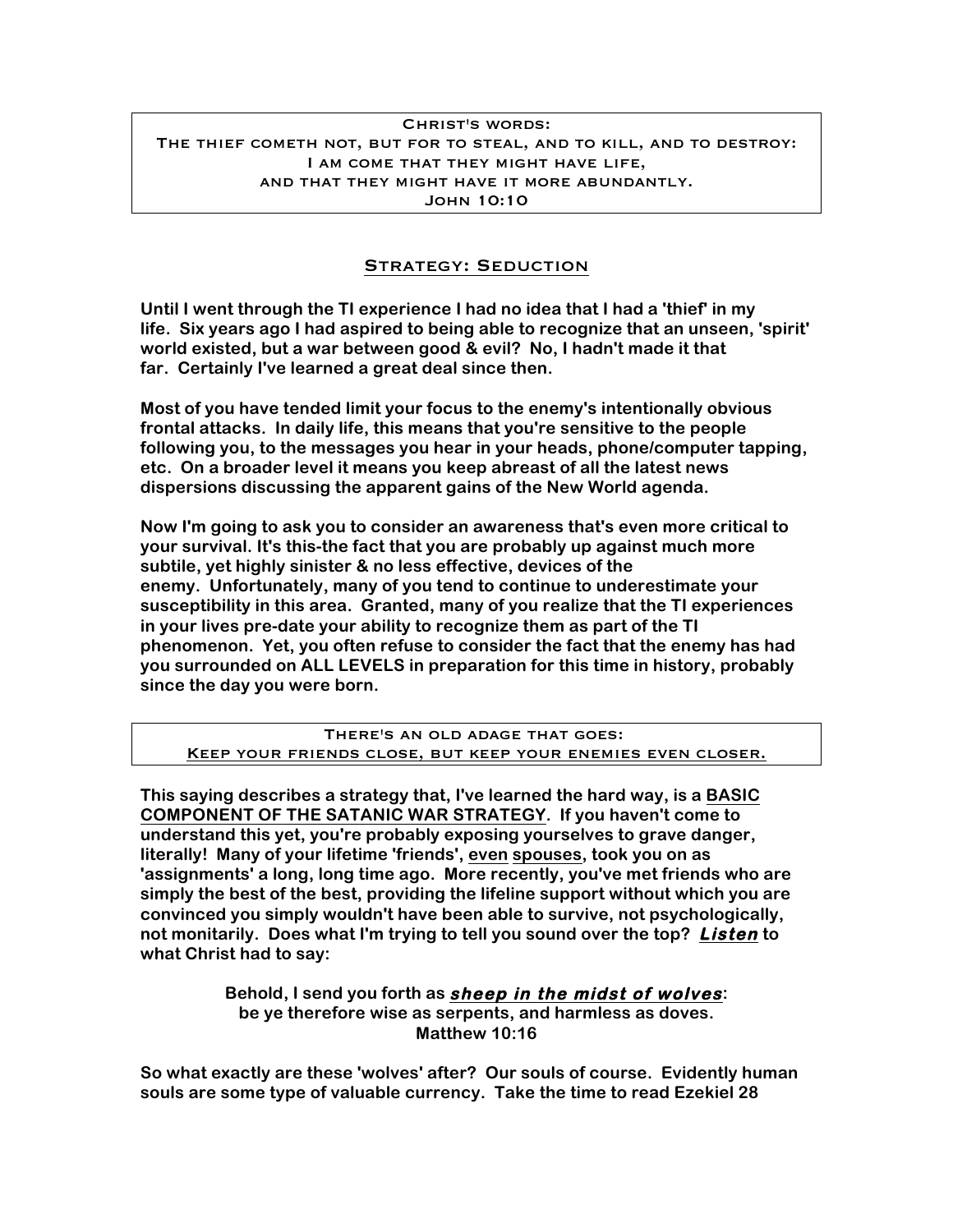**where it discusses how Lucifer gained his great wealth through the 'trafficking' of human souls. After Ezekiel, go back to Genesis 6:1-2 & you should understand more.**

**I've listened to many of you try to convince me that you have a unique, God-given 'instinct' for discerning insincerity.**

**My reply: Satan is a LOT smarter than you or I. If you can spot the grade B actor, he's got a grade A on standby.**

**In fact, he probably routinely sends in the grade B first so that he could more assuredly catch his mark off guard with the grade A. Think about it.**

**Do you want to know how to identify a child of God Jehovah? That's the person you like but think has absolutely no charm or guile. That's the straight shooter. Moreover, he or she is usually dirt poor. (like Christ) This is how God describes His own:**

> **....Surely they are my people, children that will not lie: so he was their Saviour. Isaiah 63:8**

**(re: Christ) Who did no sin, neither was guile found in his mouth.... 1Peter 2:22**

**These were redeemed from among men..... 5 ....And in their mouth was found no guile: for they are without fault before the throne of God. Revelation 14:4-5**

**What follows is the biblical description of the satanic seduction that was launched against king David. There are lots of lessons to be found here & lots of associations with the TI experience, so I urge you to read through them thoughtfully.**

**For my love they are my adversaries.... 5-And they have rewarded me evil for good, and hatred for my love. Psalm 109:4-5**

**They gather themselves together against the soul of the righteous, and condemn the innocent blood. Psalm 94:21**

> **For there is no faithfulness in their mouth; their inward part is very wickedness; their throat is an open selpulchre; they flatter with their tongue. Psalm 5:9**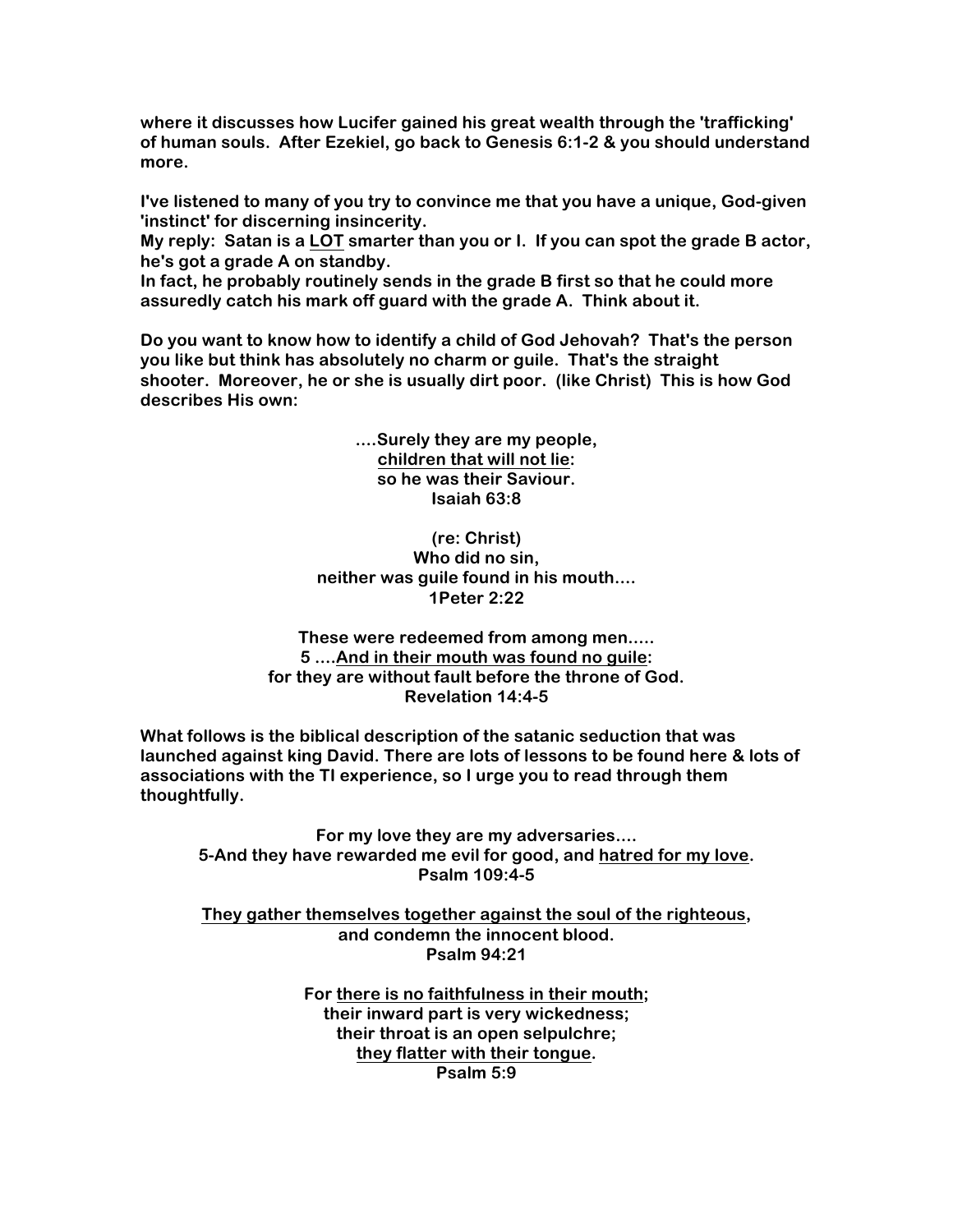**....they delight in lies: they bless with their mouth, but they curse inwardly.... Psalm 62:4**

**They that hate me without a cause are more than the hairs of mine head: they that would destroy me, being mine enemies wrongfully, are mighty: then I restored that which I took not away. Psalm 69:4**

> **The words of his mouth were smoother than butter, but war was in his heart: his words were softer than oil, yet were they drawn swords. Psalm 55:21**

**Rid me, and deliver me from the hand of strange children, whose mouth speaketh vanity, and their right hand is a right hand of falsehood: Psalm 144:11**

**They speak vanity every one with his neighbour: with flattering lips and with a double heart do they speak. 3 The Lord shall cut off all flattering lips, and the tongue that speaketh proud things: 4 Who have said, With our tongue will we prevail; our lips are our own: who is lord over us? Psalm 12:2-4**

**7-His mouth is full of cursing (as in 'to inflict a curse') & deceit & fraud: under his tongue is mischief & vanity. 8-He sitteth in the lurking places of the villages: in the secret places doth he murder the innocent: his eyes are privily set against the poor. 9-He lieth in wait secretly as a lion in his den: he lieth in wait to catch the poor: he doth catch the poor, when he drawth him into his net. 10-He croucheth, & humbleth himself, that the poor may fall by his strong ones. Psalm 10:7-10**

> **11-They have now compassed us in our steps: they have set their eyes bowing down to the earth; 12-Like as a lion that is greedy of his prey, & as it were a young lion lurking in secret places. 13-Arise, O LORD, disappoint him, cast him down: deliver my soul from the wicked..... Psalm 17:11-13**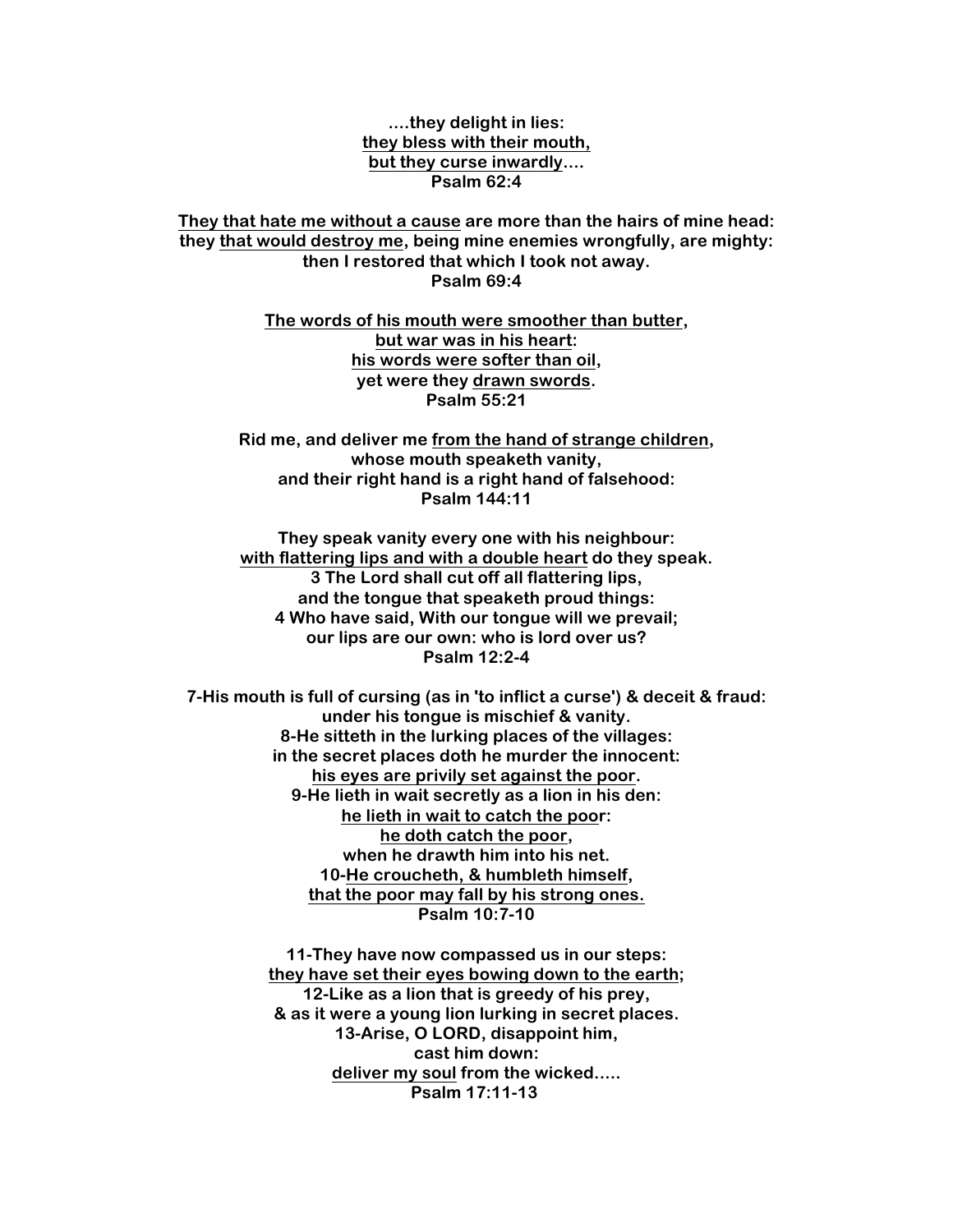**For without cause have they hid for me their net in a pit, which without cause they have digged for my soul. Psalm 35:7**

> **....the workers of iniquity, which speak peace to their neighbours, but mischief is in their hearts. Psalm 28:3**

**For strangers are risen up against me, & oppressors seek after my soul.... Psalm 54:3**

**Every day they wrest my words: all their thoughts are against me for evil. 6-They gather themselves together, they hide themselves, they mark my steps when they wait for my soul. Psalm 56:5-6**

**They have prepared a net for my steps; my soul is bowed down: they have digged a pit before me, into the midst whereof they are fallen themselves. Psalm 57:6**

> **For lo, they lie in wait for my soul: the mighty are gathered against me; not for my transgression, nor for my sin, O LORD. Psalm 59:3**

**But those that seek my soul, to destroy it, shall go into the lower parts of the earth. Psalm 63:9**

**1-Keep not thou silence, O God... 2-For lo, thine enemies make a tumult: & they that hate thee have lift up the head. 3-They have taken crafty counsel against thy people, & consulted against thy hidden ones. 4-They have said, Come, & let us cut them off from be a nation; that the name of Israel may be no more in remembrance. 5-For they have consulted together with one consent: they are confederate against thee. Psalm 83:1-5**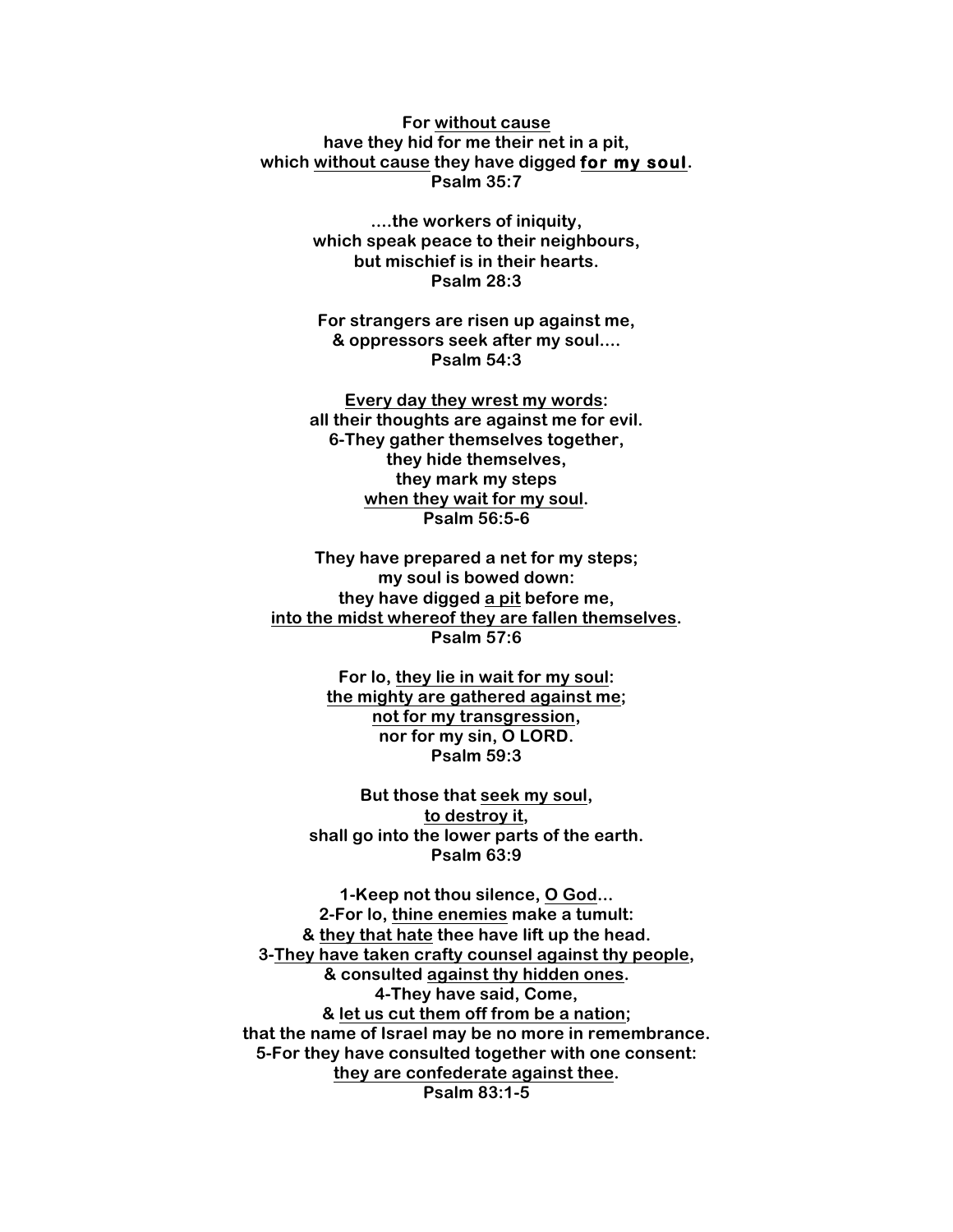**The scriptures that follow were the words of David's son, Solomon who of course was renowned as the wisest man of his day. Certainly he was privy to many of God's 'secrets'.**

> **24-He that hateth dissembleth with his lips, and layeth up deceit within him; 25-When he speaketh fair, believe him not: for there are seven abominations in his heart. 26 Whose hatred is covered by deceit.... 28-A lying tongue hateth those that are afflicted by it; and a flattering mouth worketh ruin. Proverbs 26: 24-25,28**

> > **Faithful are the wounds of a friend; but the kisses of an enemy are deceitful. Proverbs 27:6**

**A man that flattereth his neighbour spreadeth a net for his feet. Proverbs 29:5**

**I've written down these last few scriptures specifically for the susceptible male TI's:**

**For the lips of a strange woman drop as an honeycomb, and her mouth is smoother than oil: 4 But her end is bitter as wormwood, sharp as a two-edged sword. 5 Her feet go down to death; her steps take hold on hell. 6 Lest thou shouldest ponder the path of life, her ways are moveable, that thou canst not know them. 7 Hear me now therefore, O ye children, and depart not from the words of my mouth. 8 Remove thy way far from her, and come not nigh the door of her house: 9 Lest thou give thine honour unto others, and thy years unto the cruel: 10 Lest strangers be filled with thy wealth; and thy labours be in the house of a stranger; 11 And thou mourn at the last, when thy flesh and thy body are consumed, 12 And say, How have I hated instruction, and my heart despised reproof; 13 And have not obeyed the voice of my teachers, nor inclined mine ear to them that instructed me! 14 I was almost in all evil in the midst of the congregation and assembly.**

**Proverbs 5:3-14**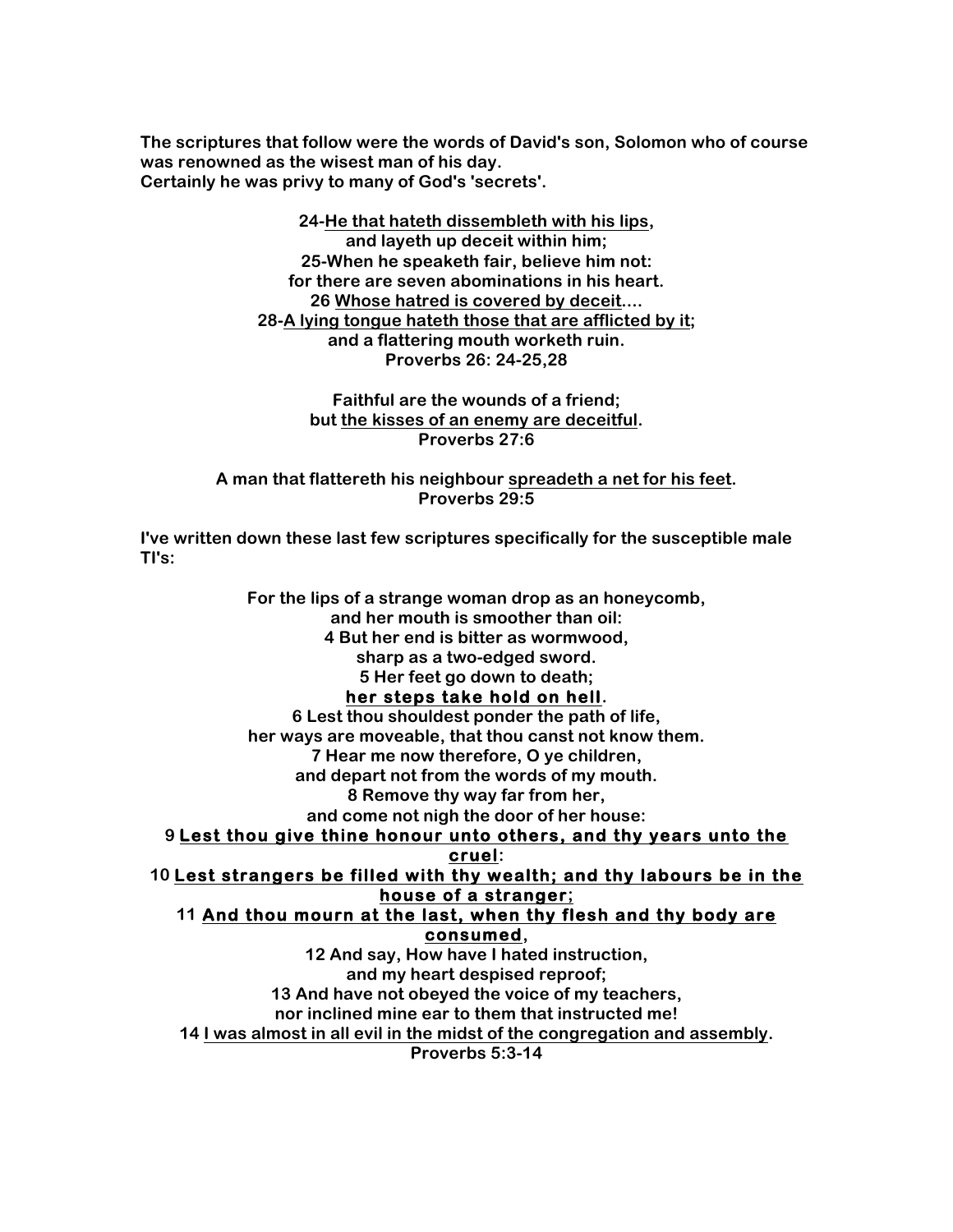**For the commandment is a lamp; and the law is light; and reproofs of instruction are the way of life: 24 To keep thee from the evil woman, from the flattery of the tongue of a strange woman. 25 Lust no after her beauty in thine heart; neither let her take thee with her eyelids. 26 For by means of a whorish woman a man is brought to a piece of bread: & the adulteress will hunt for the precious life.**

**27 can a man take fire in his bosom, & his clothes not be burnt? Proverbs 6:23-24, 25-27**

**Stolen waters are sweet, & bread eaten in secret is pleasant. 18 But he knoweth not that the dead are there; & that her guests are in the depths of hell. Proverbs 9:17-18**

**Say unto wisdom, Thou art my sister; & call understanding thy kinswoman: 5-That they may keep thee from the strange woman, from the stranger which flattereth with her words. Proverbs 7:4-5**

**With her much fair speech she caused him to yield , with the flattering of her lips she forced him. 22 He goeth after her straightway, as an ox goeth to the slaughter, or as a fool to the correction of the stocks; 23 Till a dart strike through his liver; as a bird hasteth to the snare, and knoweth not that it is for his life. 24 Hearken unto me now therefore, O ye children, and attend to the words of my mouth. 25 Let not thine heart decline to her ways, go not astray in her paths. 26 For she hath cast down many wounded: yea, many strong men have been slain by her. 27 Her house is the way to hell, going down to the chambers of death. Proverbs 7:21-27**

**What? know ye not that he which is joined to an harlot is one body? for two, saith he, shall be one flesh. (This of course also applies to the woman who married 'the wrong man'. 1Corinthians 6:16**

**9 Know ye not that the unrighteous shall not inherit the kingdom of God? Be not deceived: neither fornicators, nor idolaters, nor adulterers, nor effeminate, nor abusers of themselves with mankind,**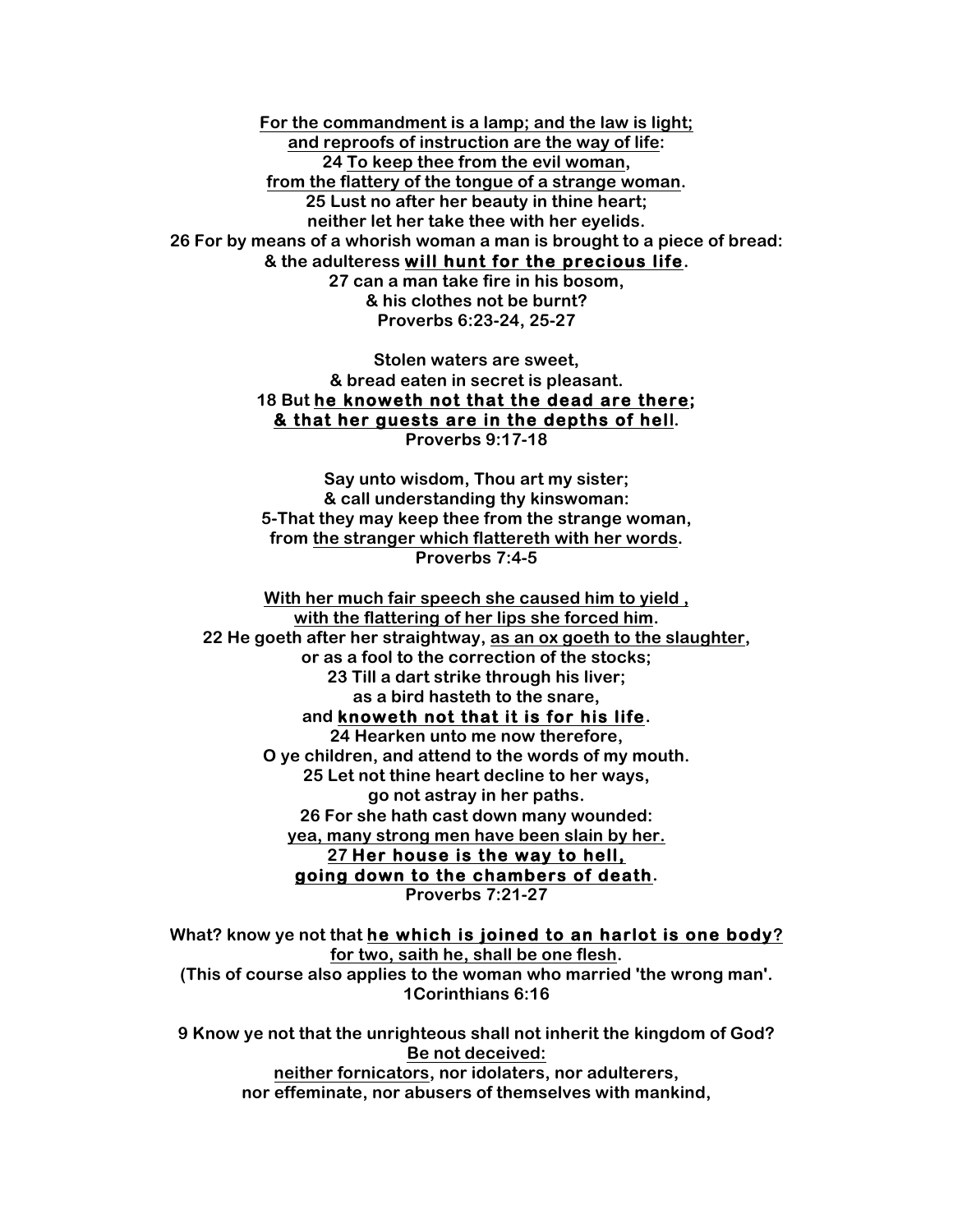**10 Nor thieves, nor covetous, nor drunkards, nor revilers, nor extortioners, shall inherit the kingdom of God. 1Corinthians 6:16**

**Flee fornication. Every sin that a man doeth is without the body; but he that committeth fornication sinneth against his own body. 1Corinthians 6:18**

**Sadly, many of these imposters are calling themselves 'Christians' & are usually better studied in the Word than the believing prey they hunt. You will of course meet them in the churches. These predators are the tares among the wheat. If you remember Christ's parable, the tares were INTENTIONALLY seeded by Satan himself. To repeat, these people are on assignment to steal the souls of the unsuspecting. They initiate the seduction with penetrating cords of flattery until their prey is confident that it's safe to trust & 'love'. Months, even years, later they move on to subtile patterns of abuse, rendering the victim psychologically dependent, scarred, emotionally humiliated & masochistically inclined-the very personality tendencies God will not receive into His new kingdom. Remember, Christ came to set us FREE from the bondage.**

**2 Hide me from the secret counsel of the wicked; from the insurrection of the workers of iniquity: 3 Who whet their tongue like a sword, and bend their bows to shoot their arrows, even bitter words: 4 That they may shoot in secret at the perfect: suddenly do they shoot at him, and fear not. 5 They encourage themselves in an evil matter: they commune of laying snares privily; they say, Who shall see them? 6 They search out iniquities; they accomplish a diligent search: both the inward thought of every one of them, and the heart, is deep. Psalm 64:2-6**

**While most of these people are super-intelligent 'old souls', there are ways to protect yourselves. Please read the following scriptures as if your existential life depended upon them, because in fact it does:**

**3....Yea, if thou criest after knowledge, & liftest up thy voice for understanding; 5-Then shalt thou understand the fear of the LORD, & find knowledge of God. 16 To deliver thee from the strange woman, even from the stranger which flattereth with her words; 17 Which forsaketh the guide of her youth, and forgetteth the covenant of her God. 18 For her house inclineth unto death, and her paths unto the dead. 19 None that go unto her return again, neither take they hold of the paths of life. Proverbs 2:16-19**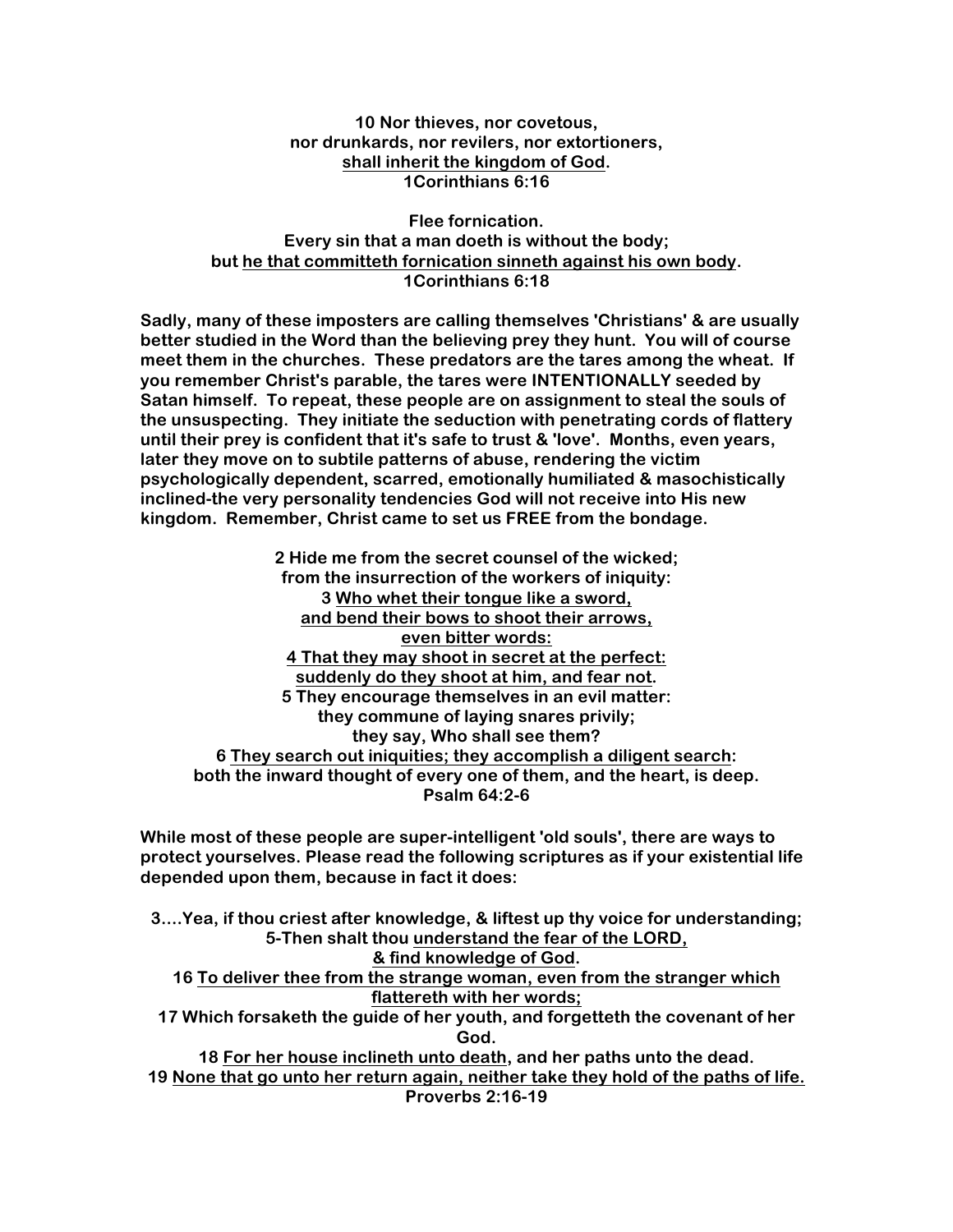**Take fast hold of instruction; let her not go: keep her; for she is thy life. Proverbs 4:13**

## **The fear of the LORD is the beginning of wisdom: & the knowledge of the holy is understanding. Proverbs 9:10**

**This Solomonic perspective is critical to implement as soon as possible. 'Knowledge of God' protects souls & is acquired through diligent reading of the Word. These were the words of David:**

> **Unless thy law had been my delights, I should then have perished in mine affliction. Psalm 119:92**

**Thou through thy commandments hast made me wiser than mine enemies: for they are ever with me. Psalm 119:98**

> **The wicked have laid a snare for me: yet I erred not from thy precepts. Psalm 119:110**

**Of course, knowledge of the commandments will only serve its purpose if one is willing to obey what is commanded:**

> **My people are destroyed for lack of knowledge, because thou hast rejected knowledge, I will also reject thee, that thou shalt be no priest to me: seeing thou hast forgotten the LAW of thy God, I will also forget thy children. Hosea 4:6**

**Therefore my people are gone into captivity, because they have no knowledge.... 14-Therefore hell hath enlarged herself, & opened her mouth without measure: & their glory, & their multitude, & their pomp, & he that rejoiceth, shall descend into it. Isaiah 14:13-14**

**They that observe lying vanities forsake their own mercy. Jonah 2:8**

**And why call ye me, Lord, Lord, and do not the things which I say? Luke 6:46**